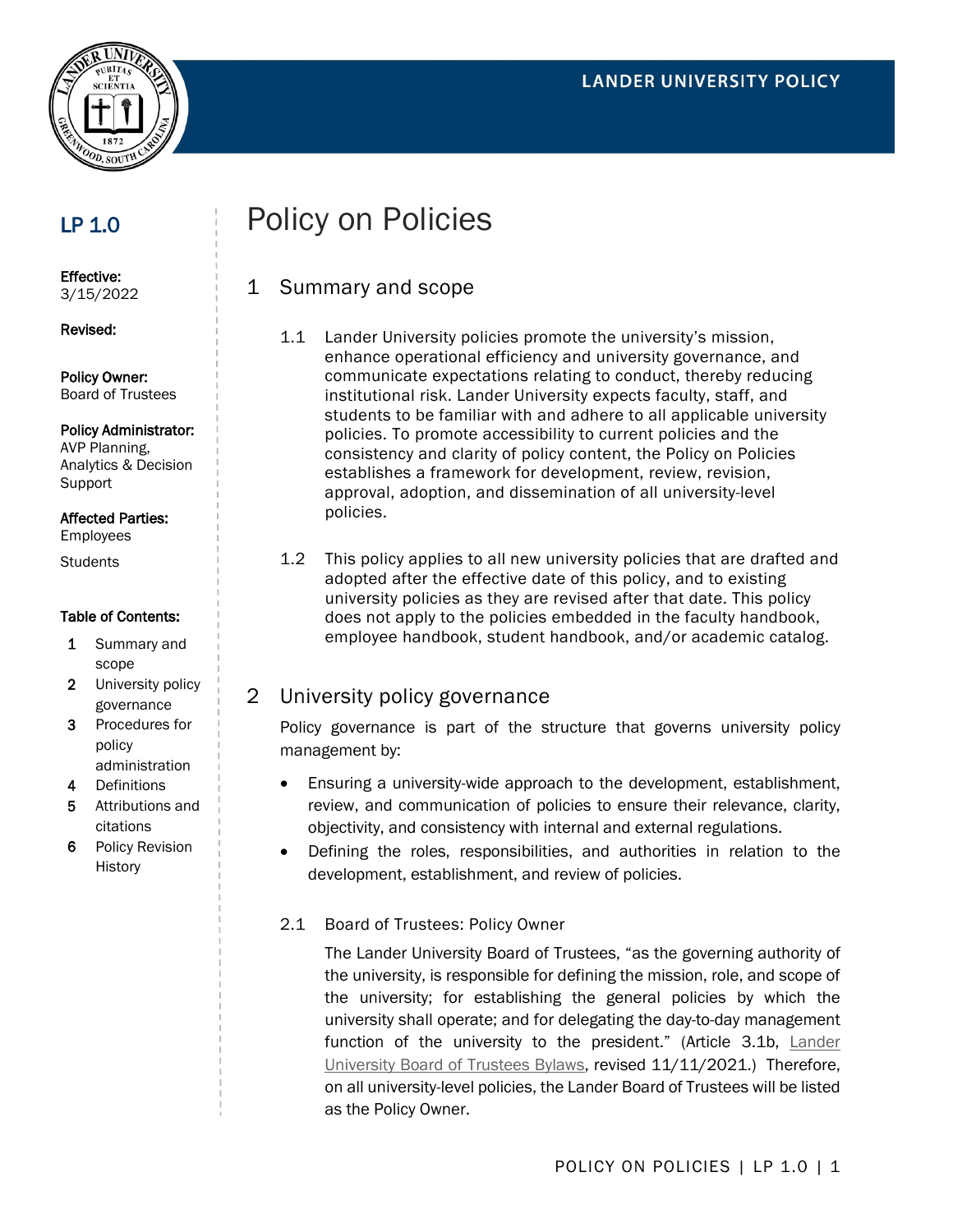#### 2.2 Policy Coordinator

- 2.2.1 Under the direction of the president and working in collaboration with the Board of Trustees Policy Committee, the Policy Coordinator maintains the official repository of university policies and has responsibility for maintaining the official library of university policies and procedures that is published on the university website.
- 2.2.2 The Policy Coordinator is responsible for maintaining an archive of all inactive/retired and active policies, as well as a record of all previous versions, if any, of active policies.
- 2.2.3 The Policy Coordinator will initiate and facilitate the review of every approved policy at least every four (4) years.

#### 2.3 Policy library

- 2.3.1 The university website hosts the official library of university policies and procedures. This resource makes policies and procedures available to the university community in a digital format, which reduces the need to publish and distribute paper copies.
- 2.3.2 The university website includes only those policies and procedures that are generally applicable to more than one office or department of the university or are of institution-wide importance.

#### 2.4 Scope

- 2.4.1 Matters pertaining only to the operations or functions of a given department or office are not considered University-level Policy and will not be published on the university's policy web page. (See Unit-level Policy and University-level Policy in the Definitions section, below.)
- 2.5 Policy responsibilities of vice presidents, directors, and department heads
	- 2.5.1 Vice presidents are responsible for identifying areas of operation within their purview that are in need of new or revised administrative policies.
	- 2.5.2 Vice presidents function as content authorities and division-level owners of administrative policies relating to their respective senior management area and are responsible for policy development, implementation, and oversight that includes:
		- 2.5.2.1 Ensuring the accuracy and timeliness of policies.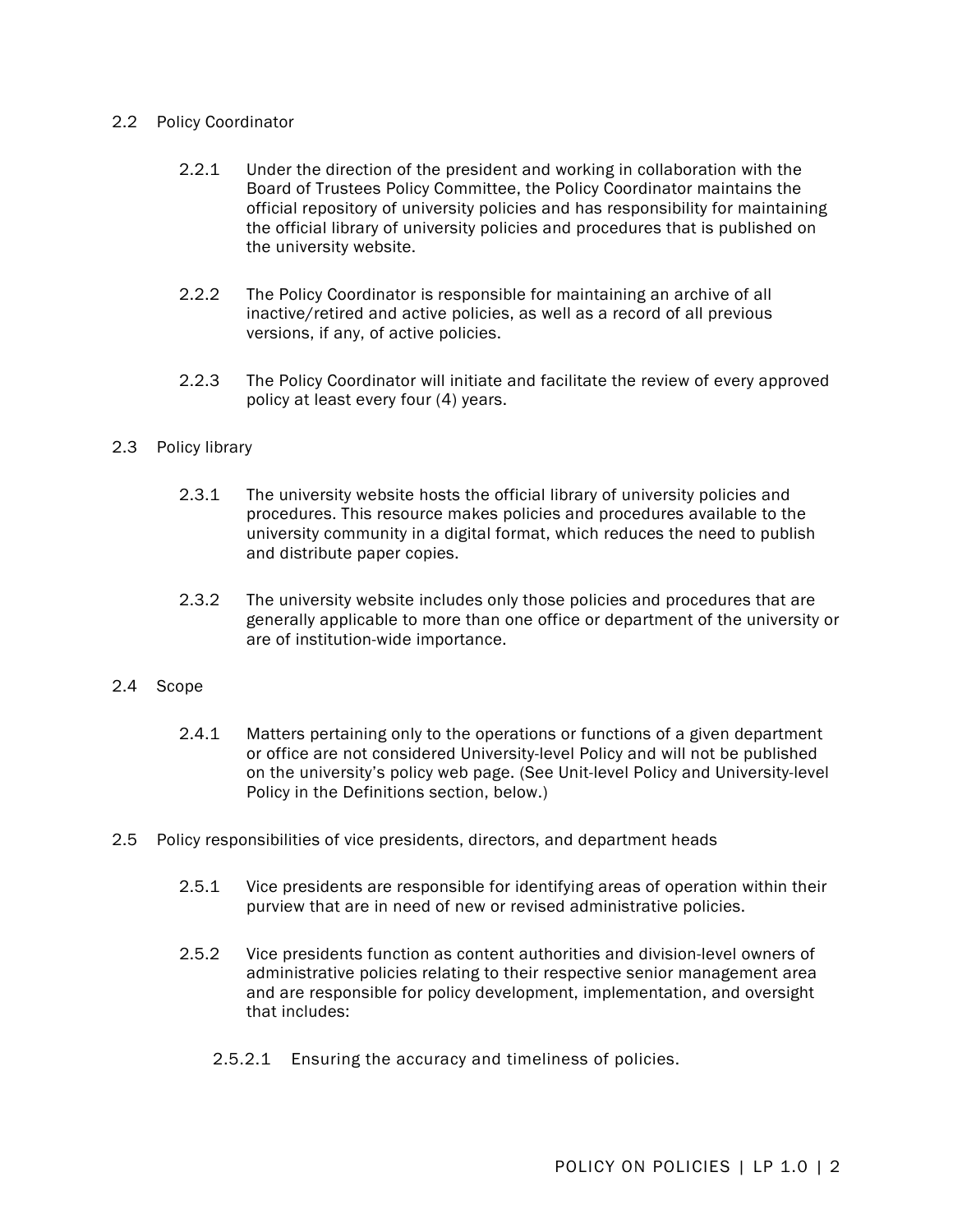- 2.5.2.2 The development and implementation of any related procedures, processes, standards, guidelines, and forms.
- 2.5.2.3 The communication of changes and updates to affected constituencies.
- 2.5.2.4 The training of appropriate audiences.
- 2.5.2.5 The enforcement and monitoring of compliance with the policy and conducting a review of policies within their respective area at least every four (4) years.
- 2.5.3 The respective vice president may delegate to directors and department heads the authority to issue procedures associated with a policy.
- 2.5.4 Other guidance (guidelines, standards, directives, etc.) that are applicable only to specific departments or units may be developed outside of this framework as long as such documents are consistent with higher level university policies and the development of such documents follows the same principles for their development, review, approval, and promulgation.

### 3 Procedures for policy administration

- 3.1 Initiation, review, and approval of new and revised policies
	- 3.1.1 General administration
		- 3.1.1.1 The Policy Coordinator will administer the policy review lifecycle, coordinate communication of new and revised policies to the university community, and maintain the official university policy archive, including the master list of policies and policy numbers.
		- 3.1.1.2 The need for a new or revised university-level policy may be identified by the Board of Trustees Policy Committee, a vice president, or the Policy Coordinator (in coordination with the Policy Committee or vice president). All such requests should be submitted in writing to the Policy Coordinator.
		- 3.1.1.3 Working in collaboration with the Policy Administrator or Author, the Policy Coordinator facilitates the review of all new and revised university-level policies with the university general counsel and policy Stakeholders.
		- 3.1.1.4 Once a preliminary policy draft has received all internal approvals, it will be considered provisionally approved and submitted to the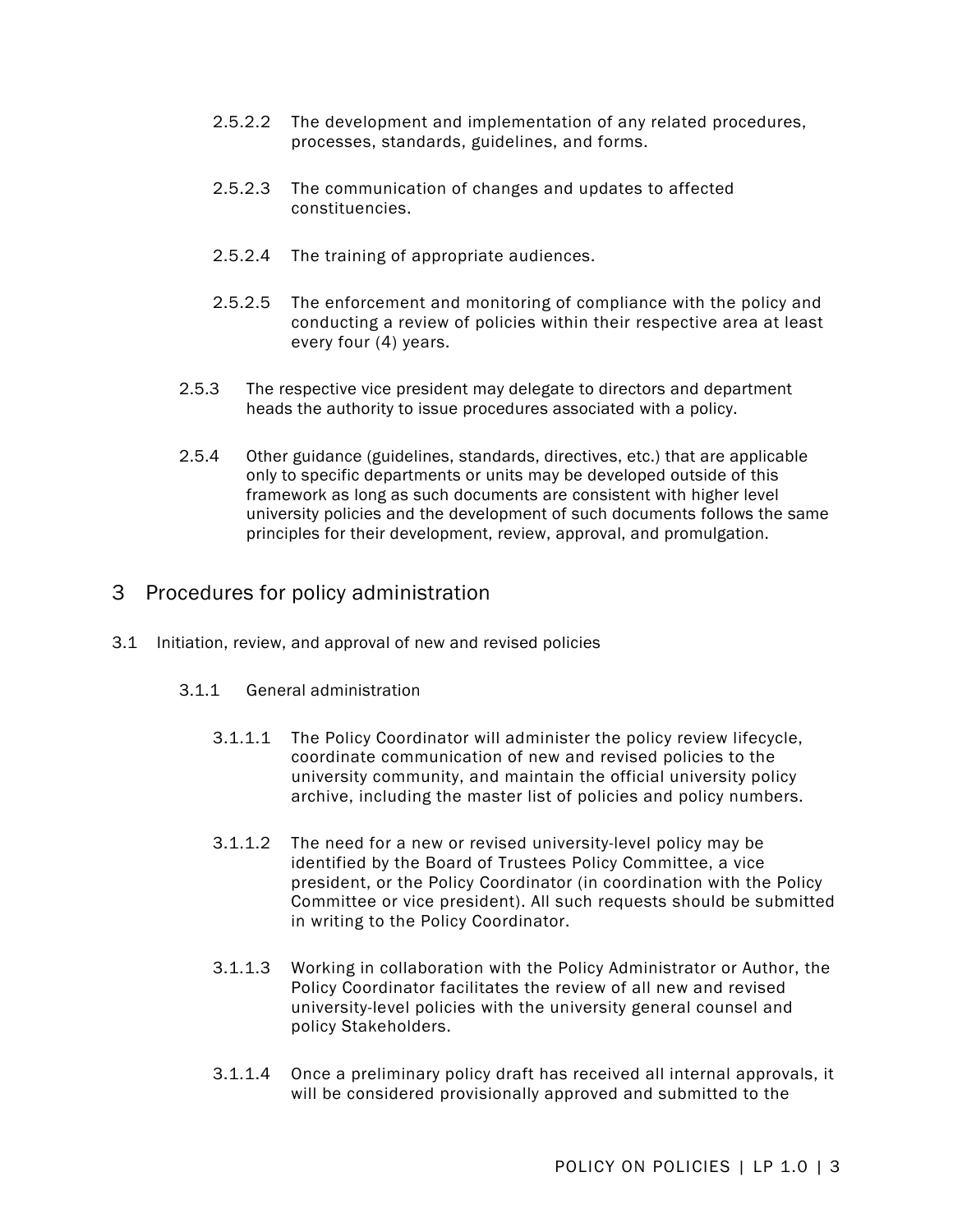Board of Trustees Policy Committee for review and feedback in preparation for full board review and final approval.

- 3.1.1.4.1 A policy that has only received provisional approval may be published on the university's policy web page, but only with the approval of the Board of Trustees Policy Committee, only under extenuating circumstances, and only with the status of "provisional" clearly marked in the policy's header.
- 3.1.1.5 Once the Board of Trustees Policy Committee has approved the preliminary policy draft, the policy will be scheduled for the full board review at an agreed-upon future board meeting.
- 3.1.1.6 Upon board approval, the Policy Coordinator will publish the policy on the university's policy web page.
- 3.1.1.7 The Policy Coordinator will retain an approved copy of each policy and maintain an archive of previous versions of all policies published to the policy web page.
- 3.2 Retirement of policies
	- 3.2.1 In special circumstances, a vice president may deem it appropriate to retire an existing policy or consolidate it with another policy. To that end:
		- 3.2.1.1 The vice president will send a written request to the Policy Coordinator with a justification for the desired action and reference other policies or procedures that may be impacted.
		- 3.2.1.2 The Policy Coordinator will review the request to determine if additional university vetting and/or review by the university general counsel is required.
		- 3.2.1.3 The Policy Coordinator will also determine if it is necessary to seek additional approvals through other stakeholders and will initiate that action in consultation with the respective vice president.
		- 3.2.1.4 Upon receipt of approval from the respective vice president, the Policy Coordinator will bring the request for the withdrawal or retirement of a policy to the Board of Trustees Policy Committee for approval.
		- 3.2.1.5 Upon final approval by the Board of Trustees, the Policy Coordinator will issue an announcement of the withdrawn/retired policy. The vice president or Policy Administrator of a withdrawn/retired policy will deliver any additional communication.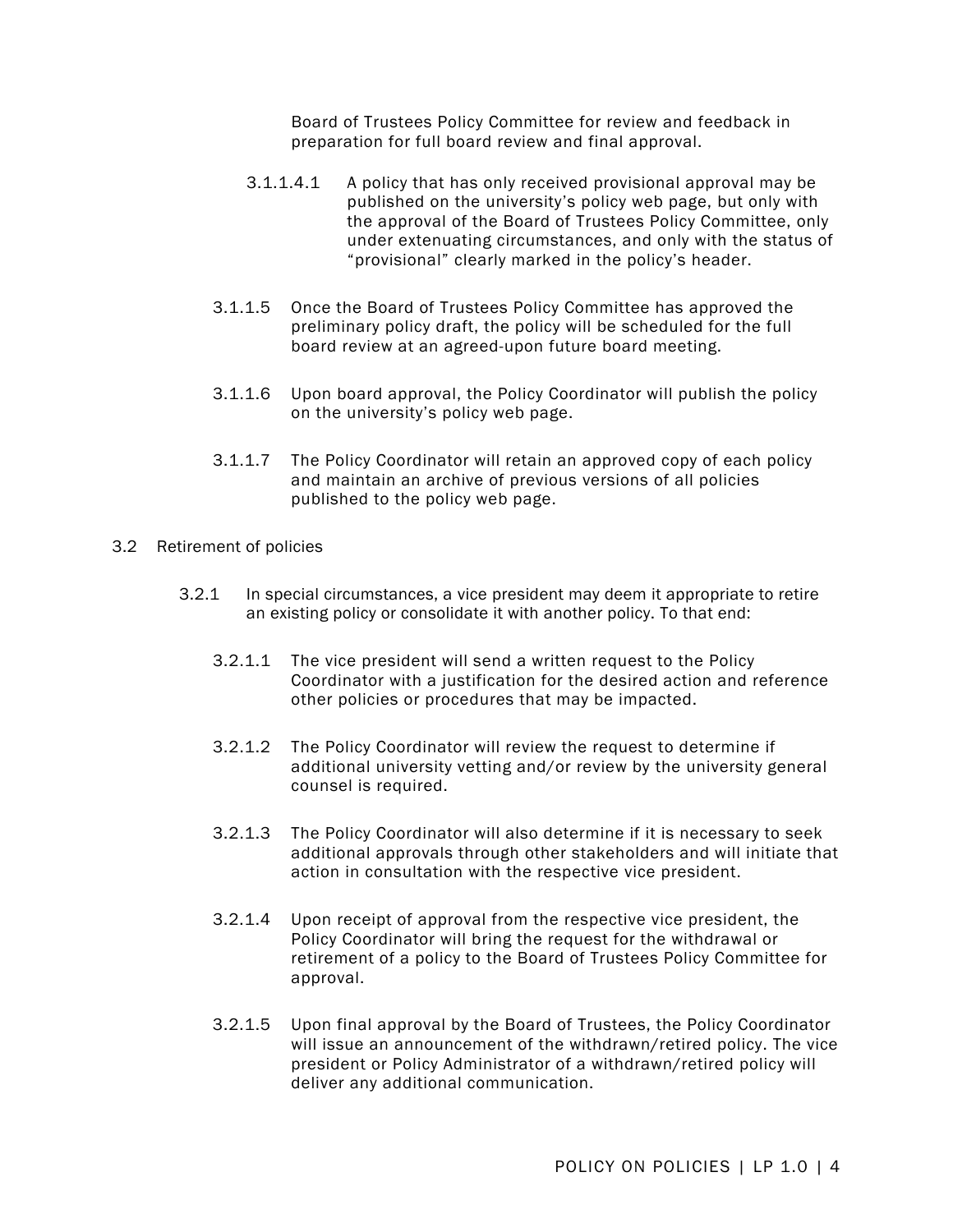## 4 Definitions

- 4.1 Directive: An official instruction, typically at the department or unit level, that may establish rules, assign responsibilities, define objectives, and delegate authority to those working within the unit. Failure to comply with a directive may result in disciplinary action.
- 4.2 Guidelines: General statements, recommendations, or administrative instructions designed to achieve the policy's objectives by providing a framework to implement procedures.

The attributes of a Guideline include the facts that it:

- Can change frequently based on the environment and therefore should be reviewed more frequently than standards and policies.
- Is not mandatory, but rather is a suggestion of best practice.
- 4.3 Policy: Regardless of category or scope, a "policy" is a written statement that provides governing principles on a specific topic to faculty, staff, students, and/or campus visitors. The general attributes of a policy include the facts that it:
	- Enhances the university's mission;
	- Reduces institutional risk;
	- Ensures compliance with applicable laws and regulations;
	- Promotes effectiveness and efficiency;
	- Changes infrequently and is applicable for the foreseeable future; and
	- Includes governing principles that mandate or restrict actions and is therefore enforceable.
- 4.4 Policy Owner: On all university-level policies, the Policy Owner is the Lander University Board of Trustees. As written in the bylaws, "the Board of Trustees, as the governing authority of the university, is responsible for defining the mission, role, and scope of the university; for establishing the general policies by which the university shall operate; and for delegating the day-to-day management function of the university to the president."[1](#page-4-0)
- 4.5 Policy Administrator or Author: The individual, unit, or division responsible for determining the details of a policy's workflow process. Such details include the due date, individuals responsible for reviewing the proposed policy or revision, and any stakeholders who will provide feedback.
- 4.6 Policy Coordinator: The university administrator responsible for oversight of university policy review and management.

<span id="page-4-0"></span><sup>1</sup> Article 3.1b, Lander University Board of Trustees Bylaws, revised 11/11/2021: [https://www.lander.edu/sites/default/files/Images/Renumbered%20Lander%20U%20Bylaws%20rev.%2011-11-](https://www.lander.edu/sites/default/files/Images/Renumbered%20Lander%20U%20Bylaws%20rev.%2011-11-21%5B20667%5D.pdf) [21%5B20667%5D.pdf](https://www.lander.edu/sites/default/files/Images/Renumbered%20Lander%20U%20Bylaws%20rev.%2011-11-21%5B20667%5D.pdf)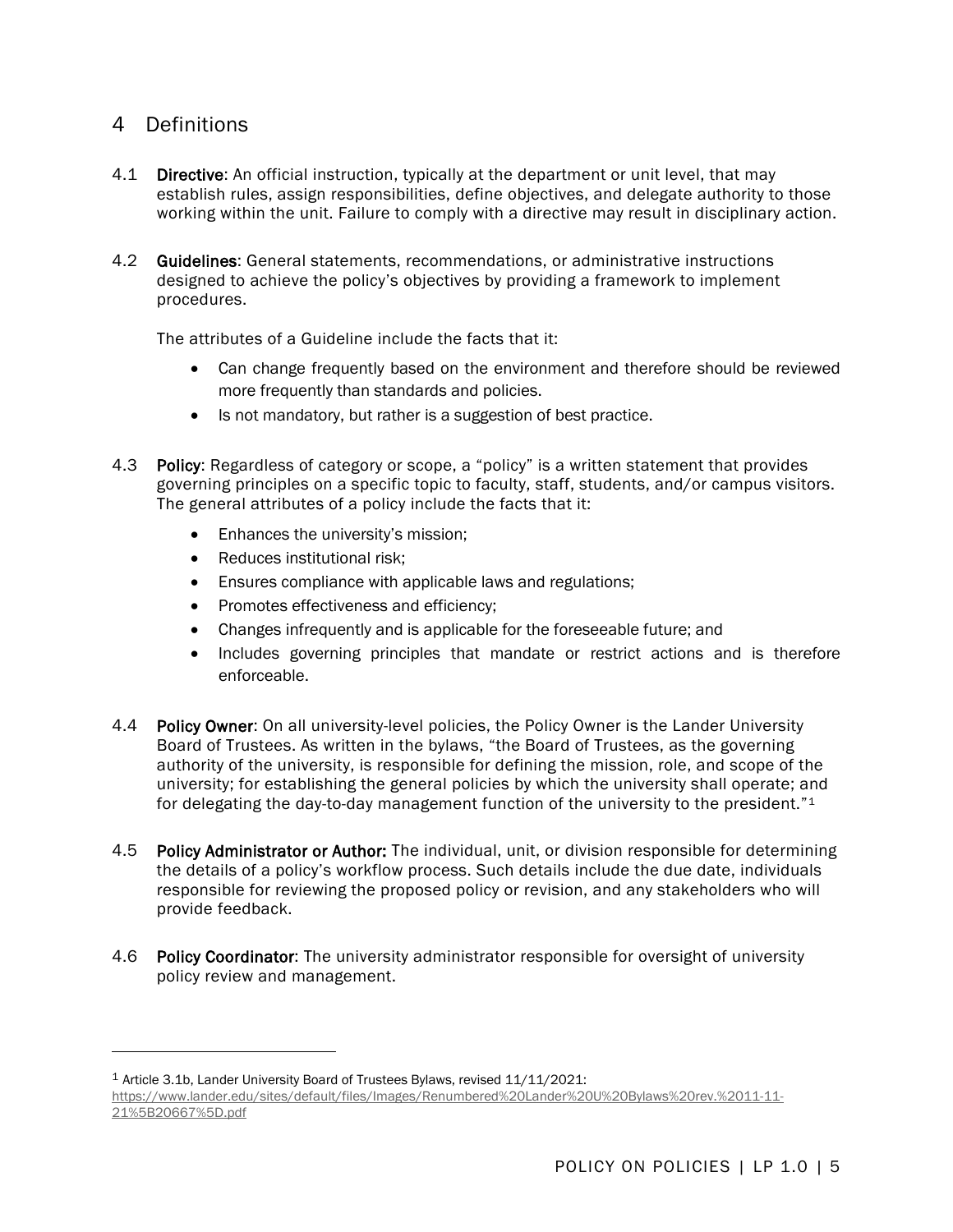- 4.7 Policy Reviewer: Within the policy workflow process, a policy reviewer is an individual identified by the Policy Administrator to review and propose edits or revisions to the proposed policy.
- 4.8 Procedures: The operational processes necessary to implement institutional policy, including who does what, when they do it, and under what criteria.

Procedures may:

- Integrate a series of steps to be taken to accomplish an end goal.
- Define "how" to protect resources.
- Specify the structure necessary to enforce the policy and provide a quick reference in the event of a crisis situation.
- 4.9 Stakeholder: A Stakeholder is any individual or group directly or indirectly impacted by a given policy. Within the policy workflow process, a Stakeholder is an individual identified by the Policy Administrator to receive a copy of the proposed policy revision for review and comment.
- 4.10 Standard: A mandatory action or rule designed to support and conform to a policy.

Attributes of a Standard include the facts that it:

- Must include one or more accepted specifications, typically developed in accordance with published federal, state, or industry regulations, requirements, or standards.
- Should serve to clarify the meaning and effectiveness of a policy.
- 4.11 Supporting Documents: Supporting Documents are procedures, standards, guidelines, or other documents that contain specific mechanisms or processes related to and authorized by a policy to establish the way in which that policy should be implemented. Supporting Documents may include detailed instructions, steps, or forms that facilitate compliance with a policy. Not all policies include Supporting Documents.
- 4.12 Unit-level Policy: A Unit-level Policy is one that applies to a specific unit or that defines an internal operation for a specific division or department. Examples include, but are not limited to, parking policies specific to different campuses or properties of the university, or dress or access policies specific to different laboratory/ clinical/studio areas of the university. No unit of the university may adopt or maintain a Unit-level Policy that is inconsistent with, conflicts with, or appears to or otherwise expands the obligations of the university beyond those set forth in a University-level Policy.
- 4.13 University-level Policy: A formal, high-level statement with broad application throughout the university to support the university's mission, promote operational efficiencies, and/or reduce institutional risk. Policies state required actions and may include linkages to standards or procedures.

The attributes of a policy include the facts that:

• It focuses on desired results rather than on means of implementation.